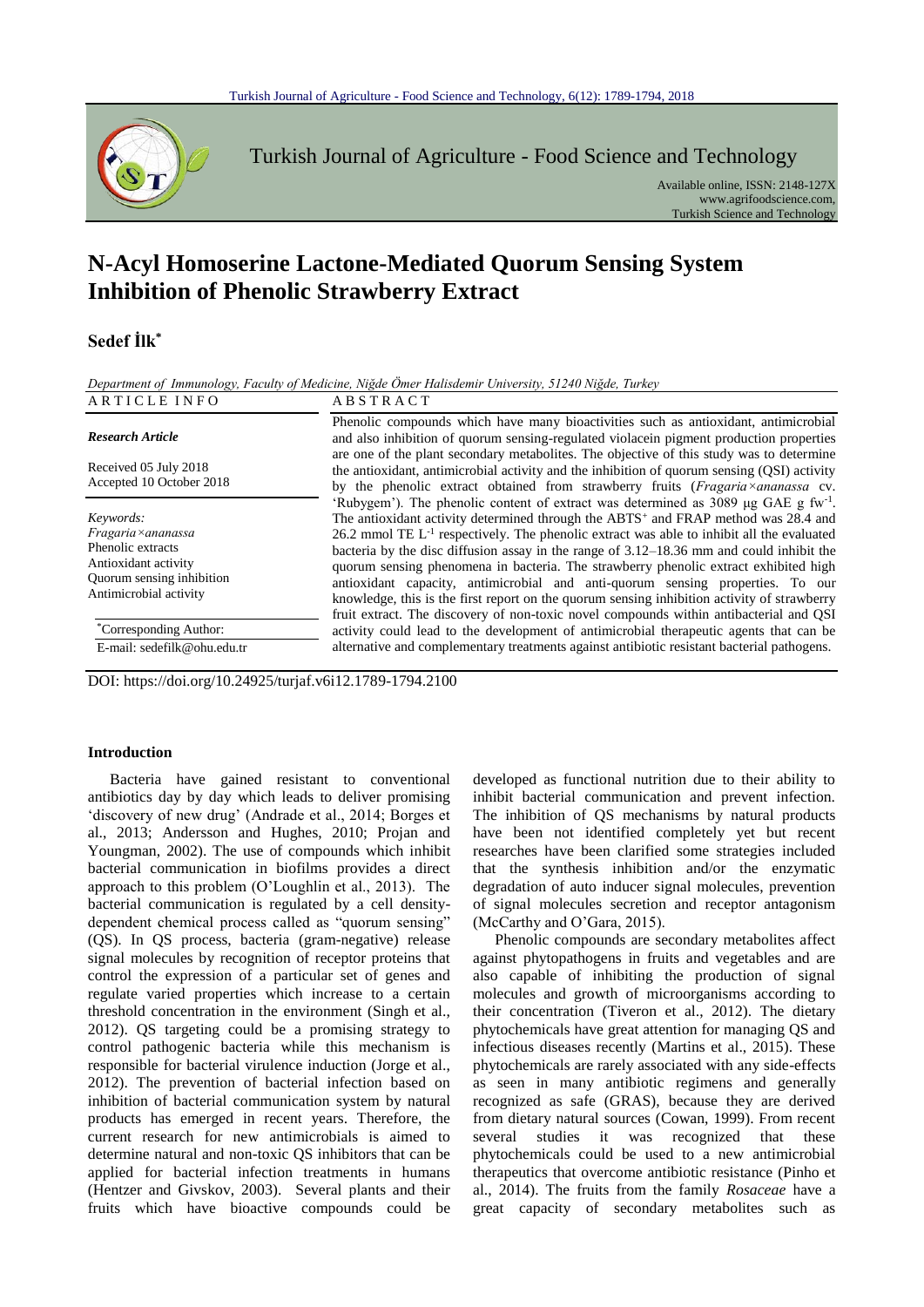flavonoids, phenolics, alkaloids, quinones, polyacetylenes and terpenoids (Puupponen-Pimia et al., 2005). Although extensive works have been done on the antimicrobial properties of phenolic compounds of strawberry fruits, it is interesting that the literature about the dietary polyphenolics of strawberry as potential of QSI is very limited (Martins et al., 2015). 'Rubygem' is an early spring cultivar grown in most strawberry-growing areas (Herrington et al., 2007). The fruit is rich in anthocyanins content that presents its biological and therapeutic activity (Santoni et al., 2015; Campbell et al., 2015). Results obtained from strawberry extract provided high phenolic content, antioxidant, antimicrobial and QSI activities. Thus, the present study was performed to evaluate some bioactivities of phenolic compounds such as their antioxidant, antibacterial and QSI properties of strawberry cultivar 'Rubygem' (Figure 1).



Figure 1 Schematic illustration of the objective of the study: determination of total phenolic content, antioxidant capacity, antimicrobial and quorum sensing inhibition properties of strawberry fruits (*Fragaria×ananassa* cv. 'Rubygem') phenolic extract.

#### **Materials and Methods**

#### *Phenolic Extract Preparation*

Strawberry fruits cv. 'Rubygem' were harvested from Silifke district of Mersin province, Turkey, frozen immediately and stored at -20°C until analyse. Samples were defrosted at room temperature and homogenized in a blender (WARING, 8010EG). The slurry was homogenized and dried into powder by using lyophilization. The seeds in the dry samples were removed. The total phenolic content of the extracts was determined by the Folin–Ciocalteu assay (Singleton and Rossi, 1965) and expressed as μg of gallic acid equivalent per g fresh weight basis ( $\mu$ g GAE fw<sup>-1</sup>). The phenolic extract term used in this study has no relation to the solvent system used to obtain the extract.

#### *Total Phenolic Content Determination*

The Folin-Ciocalteu assay was used for the determination of the total phenolic content of the extracts. Briefly; Folin–Ciocalteu reagent (1 mL) and obtained extract solution (1 mL) were mixed thoroughly (Singleton and Rossi, 1965). After 8 min., 7%  $Na<sub>2</sub>CO<sub>3</sub>$  (10 mL) was added and then the mixture was kept at room temperature. The absorbance at 750 nm was measured by UV/Vis spectrophotometer (PG Instruments, T60U UV-Visible, UK). The total phenolic concentration was calculated as μg of gallic acid equivalent by using an equation obtained from gallic acid calibration curve. The total phenolic compound assay was carried out in triplicate.

#### *ABTS Radical Scavenging Assay*

For the ABTS (2,2-azino-bis-3-ethylbenzothiazoline-6-sulfonic acid) assay, firstly ABTS was dissolved in buffer of acetate and mixed with potassium persulfate according to method with some modifications (Özgen et al., 2006). Then, the obtained solution was diluted in sodium acetate buffer (20 mM, pH 4.5). Finally, the ABTS<sup>+</sup> solution (2.97 mL) and fruit extract (30  $\mu$ L) were mixed and kept for 10 min and the absorbance was determined at 734 nm.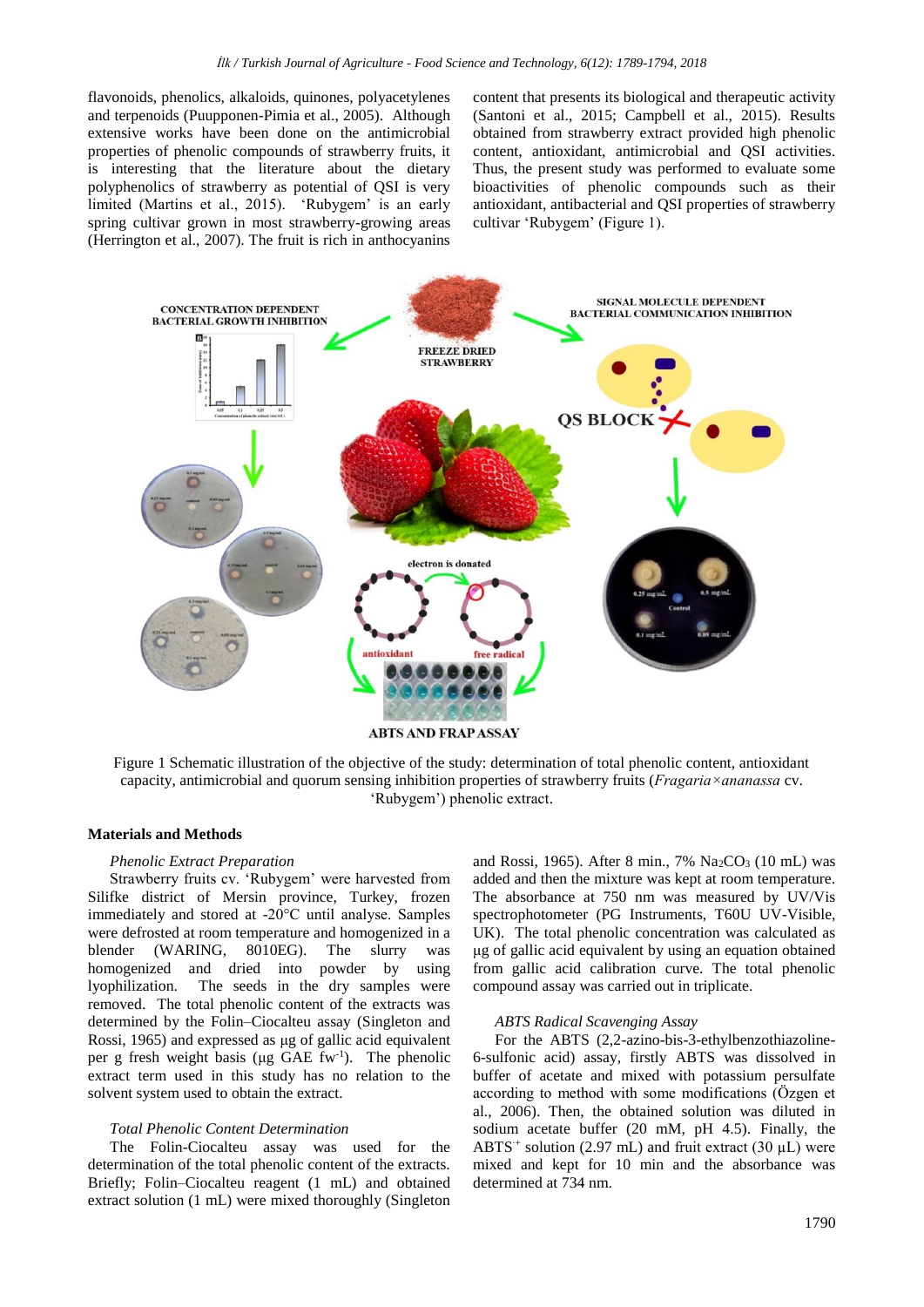### *FRAP Assay*

The FRAP assay was carried out by three aqueous stock solutions containing 0.1 mol/L acetate buffer (pH 3.6), 10 mmol L-1 TPTZ [2,4,6-tris(2-pyridyl)-1,3,5 triazine] acidified with hydrochloric acid and ferric chloride  $(20 \text{ mmol L}^{-1})$  (Benzie and Strain, 1996). These solutions were prepared (10:1:1, *v/v/v*) as the FRAP reagent to analysis. The FRAP reagent (2.97 mL) and phenolic extract (30 μL) were mixed. After the incubation (10 min.), the reaction mixture's absorbance was determined at 593 nm using UV/Vis spectrophotometer. Each assay was done in triplicate.

#### *Antimicrobial Activity*

The antimicrobial activity of the strawberry phenolic extract within different concentrations was determined by disc diffusion method. The tests were performed against human pathogens gram negative bacteria *Escherichia coli* ATCC 25922, *Proteus vulgaris* ATCC 6380, *Salmonella*  spp. (Laboratory stock) and the gram positives *Staphylococcus aureus* ATCC 25923, *Streptococcus mutans* ATCC 25175 and *Bacillus subtilis* ATCC 21332. All the strains were sub-cultured before use. For the disc diffusion assay, the procedure described by the CLSI disc-diffusion method was followed (Yağız et al., 2017). To adjust the turbidity of microorganisms, 0.5 McFarland standard was used as a reference. The fruit extract powder was dissolved in ethanol:water (5:95, v/v) solvent. Microorganism suspensions (100 μL) were inoculated  $(1\times10^8$  CFU mL<sup>-1</sup>) onto Müller-Hinton medium. Filter discs (diameter:6 mm) were placed on inoculated petri plate and 20 μL of fruit extract solution was added onto each filter disc. Plates were incubated at 37°C for 24 h. Only ethanol:water (5:95,*v/v*) solvent containing discs were used as a negative control. After the incubation, the inhibition zone's diameter was calculated. All tests were carried out triplicate and mean values were calculated.

#### *Quorum Sensing Inhibition Activity*

The *Chromobacterium violaceum (C. violaceum)*  ATCC 12472 biomonitor strain was employed to evaluate QSI properties of strawberry phenolic extract. The *C. violaceum* suspension was recovered by overnight incubation (30°C) in Luria-Bertani (LB) broth.

#### *Quorum Sensing Inhibition in C. violaceum*

Initially, the suspension of *C. violaceum* ATCC 12472 was standardized to an  $OD_{620 \text{ nm}}$  of 1 and was seeded on the LB agar plates. Sterile discs (diameter: 6 mm) impregnated with the phenolic extract solution (20 μL) in different concentrations  $(0.5, 0.25, 0.1, 0.05 \text{ mg} \text{ mL}^{-1})$ were placed over the plates and incubated (30°C, 24 h). Discs with distilled sterilized ethanol:water (5:95, *v/v*) were used as negative control. The quorum sensing inhibitory activity in *C. violaceum* was determined by a turbid halo formation that presented no pigment production by bacterial growth around the well on a purple background on the plate. The QSI, measured by the inhibition of violacein pigment, was calculated by subtracting the diameter of bacterial growth inhibition (d<sub>1</sub>) from the total diameter (d<sub>2</sub>) (QSI = d<sub>2</sub>-d<sub>1</sub>). Diameter 1

 $(d_1)$ : the inhibition of bacterial growth in mm, total diameter 2  $(d_2)$ : both bacterial growth and pigment inhibition in mm (Ilk et al., 2017). The assay was performed in three independent experiments.

#### *Quantitative Evaluation of Violacein Inhibition*

Quantitative evaluation of QSI activity of the strawberry phenolic extracts was determined to inhibit the purple pigment 'violacein' production by *C. violaceum* ATCC 12472. The inhibition of violacein production by *C. violaceum* ATCC 12472, when exposed to strawberry phenolic extract, was quantified according to described method with slight modifications (Ilk et al., 2017). The *C. violaceum* ATCC12472 suspension was adjusted to an  $OD_{620}$  nm of 0.1 and different concentrations of phenolic extract  $(0.5, 0.25, 0.1, 0.05 \text{ mg} \text{ mL}^{-1})$  were added to the bacterial suspension. The ethanol  $(5\%, v/v)$  was used as a control. After the incubation (24 h, 30°C, 150 rpm), the violacein extraction was carried out. Briefly, to precipitate the insoluble violacein and bacterial cells, each culture of samples was centrifuged (11000 rpm, 10 min). Then, the pellet was solubilized in ethanol/water (1 mL), vortexed for 1 min to solubilize the violacein and centrifuged again (10000 rpm, 10 min). Finally, the absorbance at 585 nm of the obtained supernatant within the violacein pigment was measured by UV/Vis spectrophotometer. These experiments were performed in triplicate. The results were presented as percentage of violacein inhibition (VI%) and calculated by using the following formula:

 $VI\% = ((Abs_{control} - Abs_{test})/Abs_{control}) \times 100$ 

#### **Results and Discussion**

#### *Phenolic content and antioxidant activity*

Strawberry phenolic extract was exhibited at high amount of total phenolics and antioxidant capacity for both ABTS and FRAP methods tested (Table 1). Total phenolic content was average  $3089 \pm 112 \,\mu g$  GAE g fw<sup>-1</sup>. Antioxidant capacities were  $28.4 \pm 0.3$  and  $26.2 \pm 0.5$ mmol TE L<sup>-1</sup> for both ABTS and FRAP methods, respectively. Results obtained from this study were compatible with previous strawberry studies (Özgen et al., 2007) conducted by different commercial strawberry cultivars. The average values of phenolic content and antioxidant capacity of mature strawberry fruits obtained from four different cultivars were 2639 μg GAE g  $fw^{-1}$ and 22.0 mmol TE  $L^{-1}$ , respectively.

Table 1 Total phenolic content and antioxidant activity of strawberry fruits (Fragaria × ananassa cv. 'Rubygem') phenolic extracts

| <b>Total Phenolic Content</b>            | <b>Antioxidant Capacity</b> |                     |
|------------------------------------------|-----------------------------|---------------------|
| Folin-Ciocalteu Assay                    | <b>ABTS</b> Assay           | <b>FRAP Assay</b>   |
| $(\mu g \text{ GAE } g \text{ fw}^{-1})$ | (mmol TE $L^{-1}$ )         | (mmol TE $L^{-1}$ ) |
| $3089 \pm 112$                           | $28.4 \pm 0.3$              | $26.2 \pm 0.5$      |

#### *Antimicrobial Activity*

The fruit phenolic extracts and compounds have gained attention and have been investigated especially in *in vitro* systems in recent decades. The antibacterial activity of strawberry phenolic extracts was studied on six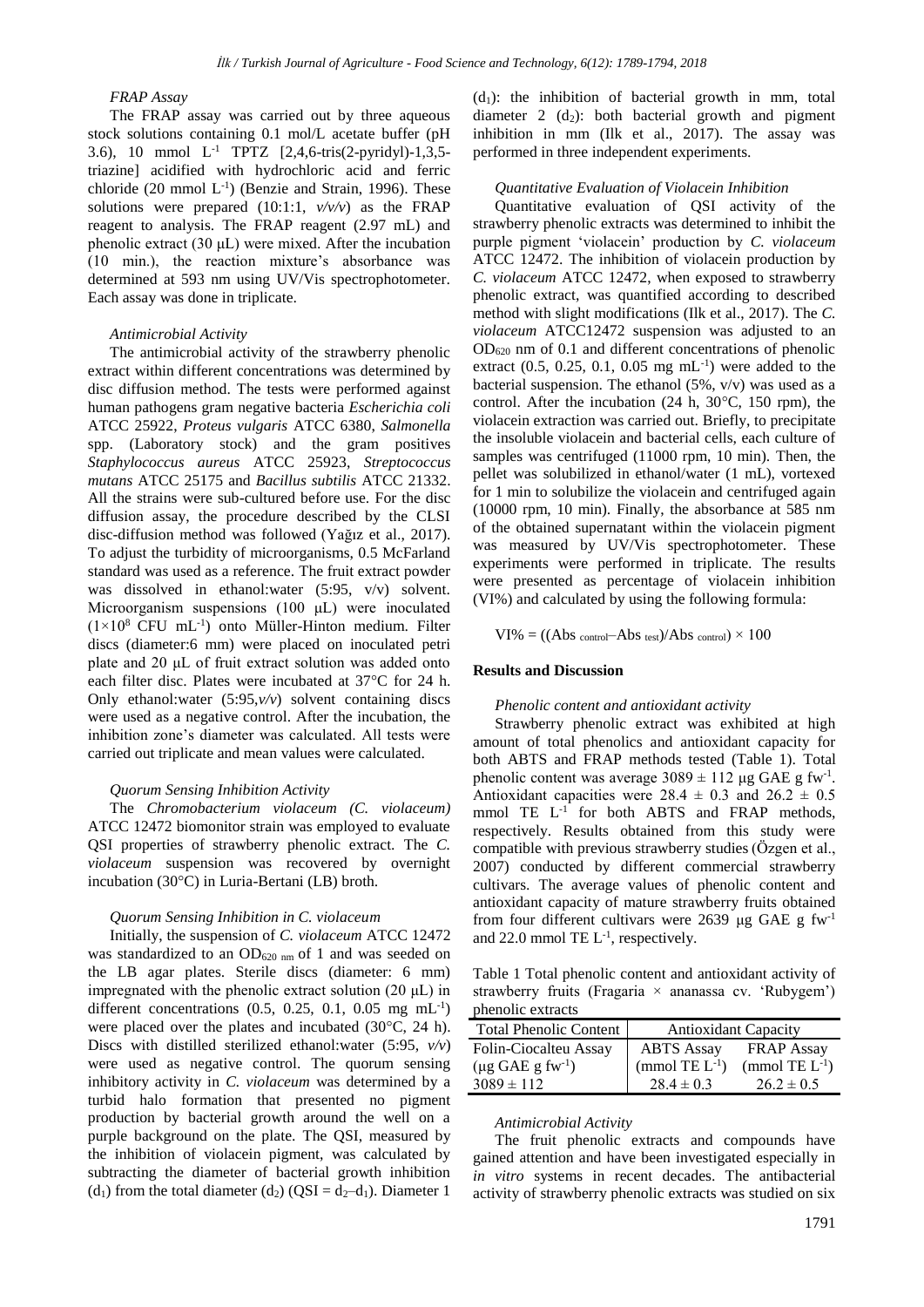strains of gram-positive and negative bacteria by using the disc diffusion method, because it is cheap, simple and has practical assay (Bachir and Benali, 2012). The results for the disc diffusion assay with the strawberry phenolic extracts at different concentrations against human pathogens gram negative bacteria *E. coli* ATCC 25922, *P. vulgaris* ATCC 6380, *Salmonella* spp. and the gram positive bacteria *S. aureus* ATCC 25923, *S. mutans* ATCC 25175 and *B. subtilis* ATCC 21332, are shown in Figure 2 and 3. As presented in Figure 2, the strawberry phenolic extract at least at three concentrations inhibited all the tested gram negative bacteria. The most sensitive bacterium in gram negative bacteria was *Salmonella* spp. that was inhibited in all evaluated concentrations and demonstrated as the highest zone of inhibition (16.56  $\pm$ 0.42 mm) (Figure 2 E-F). The antimicrobial activity of phenolic extracts against gram positive bacteria is shown in Figure 3. The phenolic strawberry extract exhibited antibacterial activity all the evaluated gram positive bacteria, at least at three concentrations. The most sensitive bacterium in gram positive bacteria was *S. mutans* ATCC 25175 which was inhibited in all evaluated concentrations of extract and showed the highest zone of inhibition (17.12  $\pm$  0.45 mm). The results were presented in Figure 2 and 3 and it was possible to conclude that strawberry phenolic extract was more effective inhibitor against the gram positive microorganisms, while the inhibition zones' diameters were greater than the gram negatives. In addition, in all tested bacteria, it was observed that with increasing concentration of phenolic extract increased the zone of inhibition. Once again, no studies were found for the antimicrobial activity of strawberry fruit extracts. The studied phenolic extract can act as potential improving agents of antibiotics against gram positive and negative bacteria, considering the synergic effect obtained between these phenolic extract and conventional antibiotics.

#### *Quorum sensing inhibition in C. violaceum (Plate diffusion assay)*

In this study, the anti-QS activity of strawberry phenolic extracts was evaluated using the biomonitor strain *C. violaceum* ATCC12472. This biomonitor strain is a gram negative bacterium and produces the 'violacein' purple pigment for the bacterial communication system (QS) which is regulated by C6-AHL (Tan et al., 2012). Therefore, this may be excellent strain for screening of the QSI properties of compounds (Adonizio et al., 2006). When the results of the disc diffusion assay concerned to screen of the QSI activity of phenolic compounds (Figure 4), it was verified that strawberry phenolic extracts inhibited the violacein production by *C. violaceum* ATCC 12472. The inhibition of violacein production was seen by the turbid halo formation on a clear background around the disc. The strawberry phenolic extract inhibited the violacein production (Figure 4A) that demonstrates bacterial growth can be observed but no color production by the turbidity of the halo formation. The obtained results from the assay of disc diffusion were more promising than the results of other studies (Khan et al., 2009; Singh et al., 2009 and Del Monte et al., 2015). The QSI properties of the strawberry phenolic extracts at different concentrations were also evaluated (Figure 4B).



Figure 2 Growth inhibition against Gram negative bacteria *E. coli* (A and B), *P. vulgaris* (C and D), *Salmonella spp*. (E and F) by different concentrations of strawberry (*Fragaria×ananassa* cv. 'Rubygem') phenolic extract, measured as inhibition zone around the discs (mm), by the plate diffusion assay



Figure 3 Growth inhibition against Gram positive bacteria *S. aureus* (A and B), *S. mutans* (C and D), *B. subtilis* (E and F) by different concentrations of strawberry (*Fragaria×ananassa* cv. 'Rubygem') phenolic extract measured as inhibition zone around the discs (mm), by the plate diffusion assay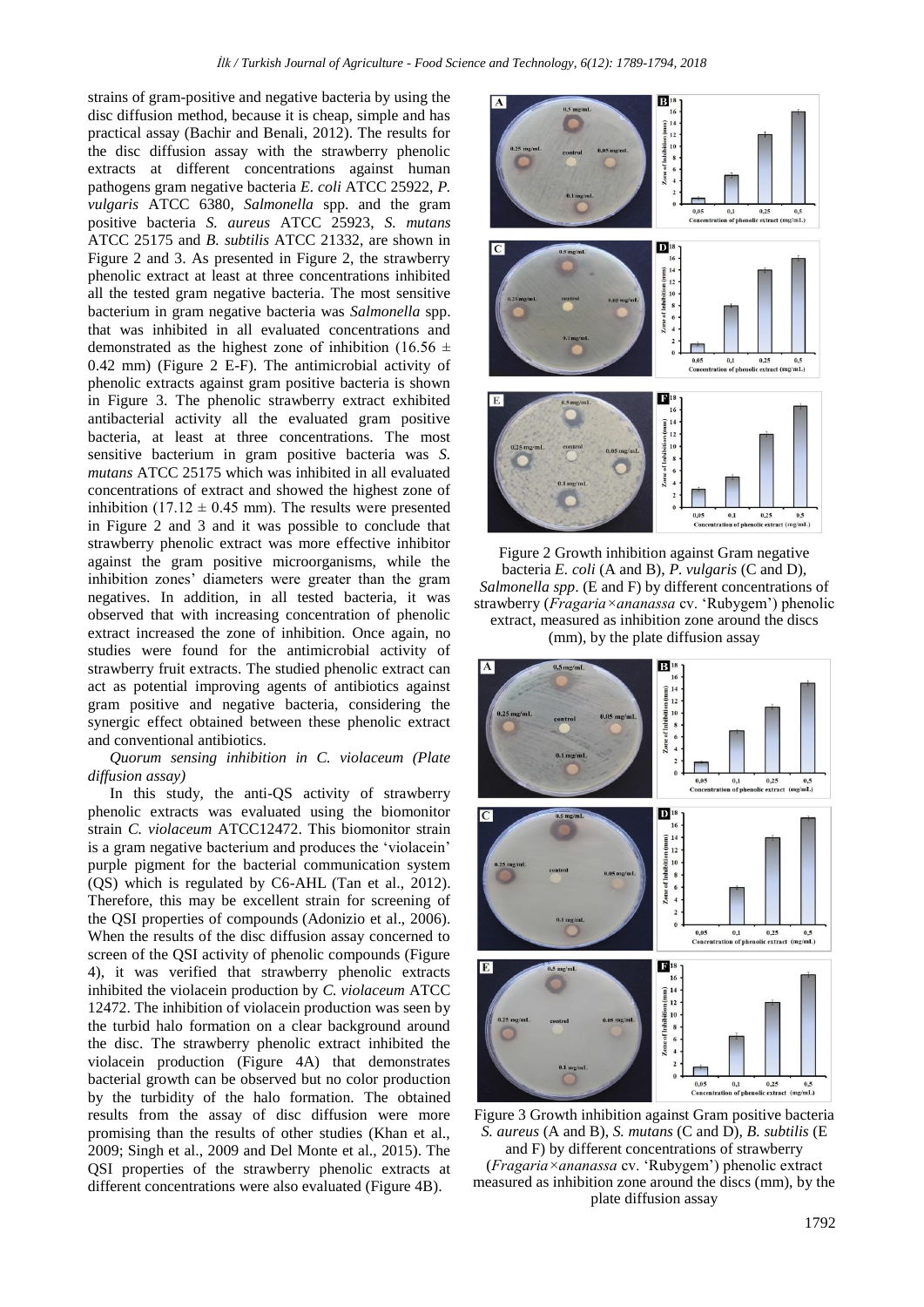







Figure 5 Percent inhibition of violacein production by the strawberry (*Fragaria×ananassa* cv. 'Rubygem') phenolic extract at different concentrations. The control consisted of LB medium added of 200 μL of ethanol:water (5:95)

Violacein production was inhibited at all the sample concentrations tested. There was not any inhibition on violacein production in the control. These results were confirmed with QSI capacity of the strawberry phenolic extract which was able to inhibit the violacein production in a concentration dependent manner. The inhibition of QS by other natural extracts was reported with the same findings in other studies (Ilk et al., 2017; Singh et al., 2009; Abraham et al., 2012). Overall, strawberry phenolic extract can inhibit the QS-regulated violacein pigment production in bacteria without interrupting on their growth and this finding was reported first time with this study.

*Quantification of violacein inhibition of phenolic extract*

The strawberry phenolic extract was highly effective for the inhibition of the violacein production at all evaluated concentrations (Figure 5). The absorbance of viable cells evaluated after 24 h of incubation was indicated that there was inhibition at presence of phenolic extract against violacein production (Figure 5). The violacein inhibition by the phenolic extracts, especially at 0.5 mg mL<sup>-1</sup> was 92.6  $\pm$  4.2%. No studies have been found on the effect of strawberry extract on the production of violacein. In general, the studies for finding new anti-pathogenic and QSI therapeutic compounds have been performed with plants, however studies showing the QSI effect of natural phenolic extracts are scarce (Adonizio et al., 2006; Abraham et al., 2011; Kalia, 2013).

#### **Conclusions**

In this study, we reported the bioactive potential (antioxidant, antimicrobial and anti-quorum sensing activities) of strawberry fruits cv. 'Rubygem' with the presence of phenolic compounds. The significant inhibition of the quorum-sensing regulated pigment production against the bacteria *C. violaceum* CV026 was observed in the first time using only the phenolic extract of strawberry without the addition of any toxic and synthetic chemical agents. Moreover, the bacterial growth was significantly interfered by the phenolic content of strawberry. Although the exact mechanism for observing strong anti-QS effect of the phenolic compounds is still to be unraveled, it is believed to be related to the flavonoids contents of the phenolics such as kaempferol and quercetin in the antioxidant rich strawberry. Since the autoinducer for the pigment production of *C. violaceum* CV026 also regulates many other important physiological processes of bacteria, it is expected that our natural strawberry freeze dried powder can be potentially used to inhibit those physiological processes including biofilm formation. Strawberry may be a good source for new bioactive agents with QSI activity which could be further discovered as a means to produce new additives and antivirulence drugs for the several industrial applications.

#### **References**

Abraham SVP, Palani A, Ramaswamy BR, Shunmugiah KP, Arumugam VR. 2011. Antiquorum sensing and antibiofilm potential of *Capparis spinosa*. Archives of Medical Research 42: 658-668. doi: 10.1016/j.arcmed.2011.12.002